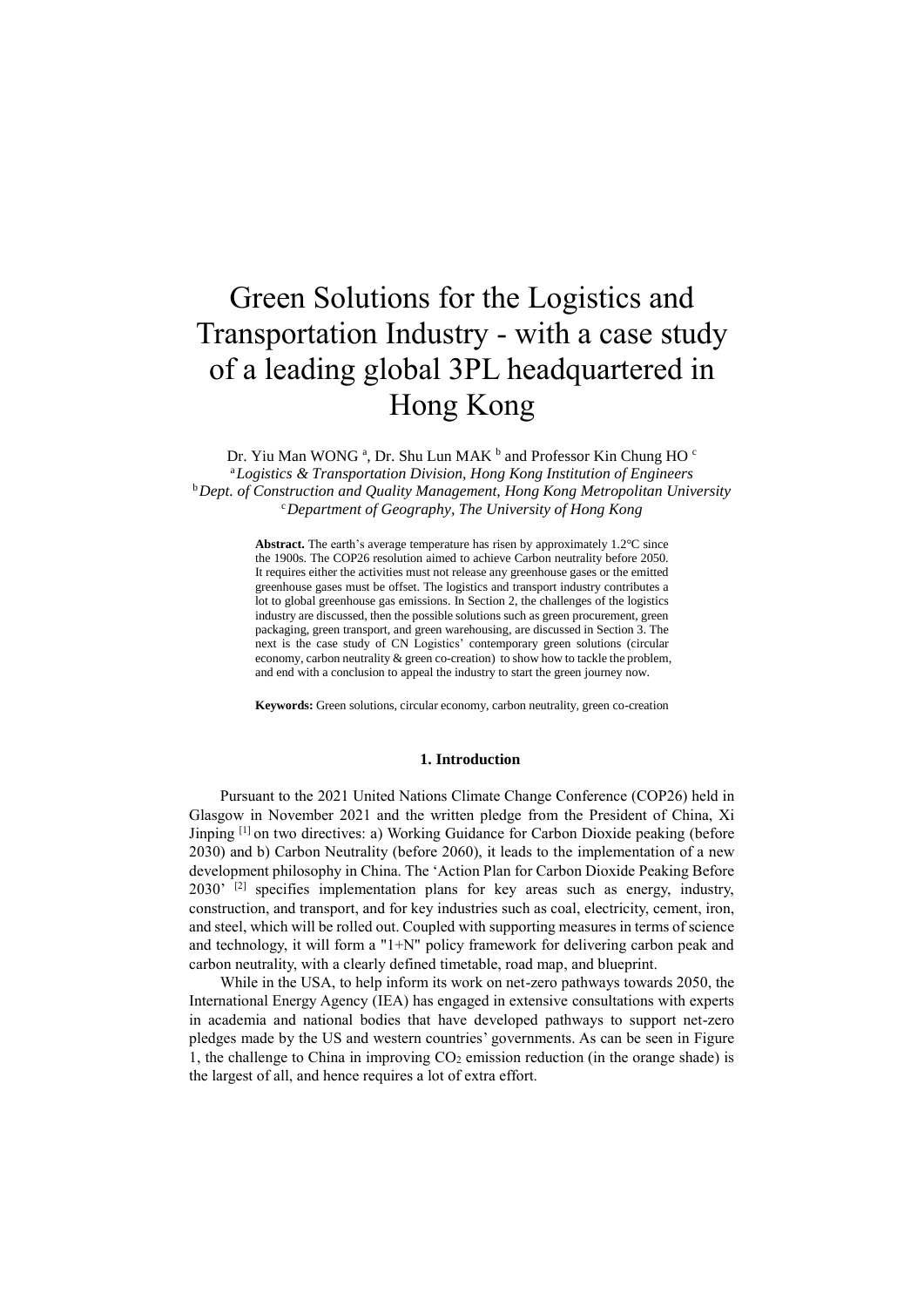

Figure 1: Global energy-related  $&$  industrial process  $CO<sub>2</sub>$  emissions and reductions by region, 2010-2050 *Source: Net Zero by 2050- A Roadmap for the Global Energy Sector, IEA, Page 43*

According to IEA statistics, in terms of reliance on fossil fuels, the 'Transport' sector accounts for 37% of  $CO_2$  emissions from end-use sectors  $^{[3]}$ . Even though the COVID-19 pandemic has heavily hurt the industry, carbon emissions are likely to resume rising as demands increase. For the time being, the uptake of alternative fuels remains limited. A broad set of policies, called 'Avoid, Shift, Improve' encourage modal shifts to the least carbon-intensive transport options, and operational and energy efficiency measures to reduce the carbon intensity.

The Guangdong-Hong Kong-Macau Greater Bay Area (GBA) in China is the most prosperous region in the world in terms of manufacturing and distribution of goods. The 14th Five Year Plan has provided a lot of guidance in improving the transport infrastructure and efficient use of resources in the logistics processes. These macroscopic plans will help the attainment of the pledged directives. Hong Kong, being one of the member cities of the GBA, ought to follow the lead of the Country to realise more green achievements within the specified time frame. In the following sections, more discussions will be focused on the territorial and district-level considerations.

#### **2. Challenges Facing Green Logistics**

Today, the logistics and transportation industry is not recognised as having a high degree of sustainability. Logistics firms face big challenges and obstacles in implementing environmental policies, mainly due to several causes:

1. Dependence on fossil fuels, especially in transport.

2. Last-mile deliveries impact urban traffic, especially for the blooming E-commerce.

3. Insufficient push for regulatory measures from Local governments and authorities.

4. Low motivation to invest due to low-profit margins discourage investing in process automation, physical infrastructure, or highly efficient handling equipment.

5. Invisibility of logistics to consumers as logistical costs are usually not itemized in the invoice or are already absorbed in the unit price.

In particular, the logistics and transportation industry in Hong Kong mainly comprises many small and medium-sized enterprises (SMEs) suffering from adverse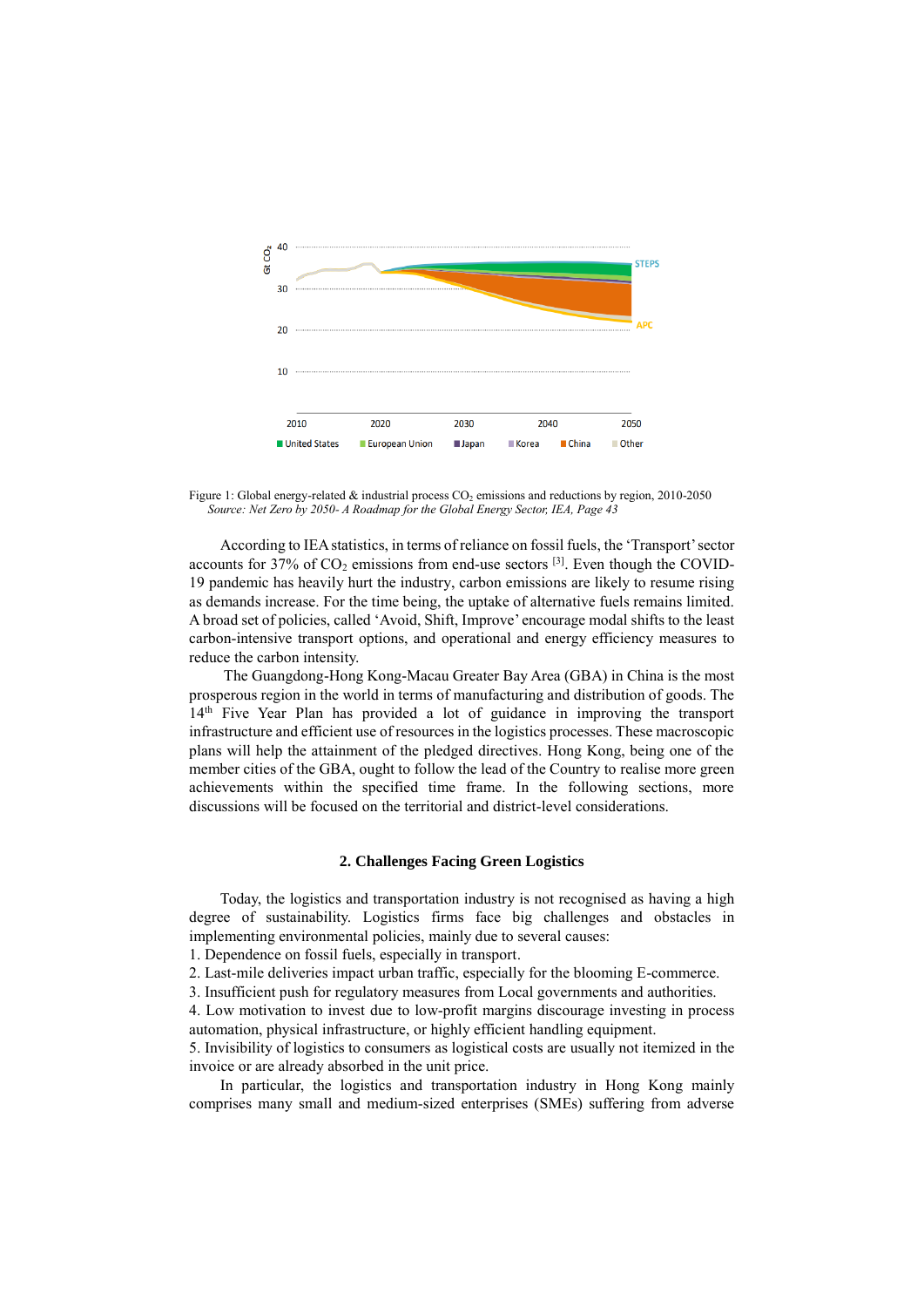conditions of high space leasing costs and short lease periods, thus discouraging the bosses to have long-term investments in sustainability and technology. Only a few smallscale automation or system that have a shorter payback period is seen.

In particular, with the COVID-19 pandemic effect, the profitability of most logistics activities is not good at all. Unless the green culture and ESG reporting requirement gets deep-rooted into everybody's mindset, there is less push and effect to go towards green in a prompt manner.

## **3. Green Solutions**

From the perspective of logistics enterprises, a variety of classical paradigmatic green solutions have been studied and practised. Some are discussed as follows:

#### **a) Green procurement**

'Green Procurement' will only buy products and services that cause minimal adverse environmental impacts. This raises concerns for human health and the environment in the search for suitable products and services at competitive prices.

When purchasing goods, one should consider the environment, e.g. avoid single-use disposable items, and purchase products with improved recyclability, high recycled contents, reduced packing, and longer durability. It should have higher energy efficiency and utilise clean technology and clean fuels. The process should consume less water, emit less irritating or toxic substances and generate less harmful or toxic substances.

ISO 20400 (Sustainable Procurement) standard is an important tool at this stage. Also, the mandatory ESG reporting for listed companies is also pushing sustainable procurement to extend into the business world and is gradually affecting SMEs as well.

Local sourcing is preferred due to lower logistics and distribution costs. This will probably discourage globalised procurement practices and incur diseconomies of scale.

Big Data system can also be used to minimise unnecessary procurement, thus reducing waste

## **b) Green packaging**

Packaging should be substantially made of natural plants, can be recurrently used, degradable, and not harmful to the environment, human body, and livestock's health.

It is the appropriate packaging that can be reused, recycled, degraded, corrupt, and does not cause pollution to humans and the environment during the product life cycle.

With the principles of  $4R1D$  (reduce, reuse, reclaim, recycle, and degradable), green packaging is not just a package of general application but also helps to protect the environment and itself is a renewable resource.

#### **c) Green transport**

There are 3 approaches to reducing GHGs from transport  $[4]$ : (i) streamlining transport activity, (ii) applying technology, and (iii) using lower-carbon fuels.

(i) Activity and routing - GHGs from transport can be reduced by shifting some packages from longhaul trucking to more efficient railway or marine ships. By using Big Data, operational research tools and mathematical models, truck drivers can optimise their delivery routes to shorten routes, increase the quantity of goods transported per trip,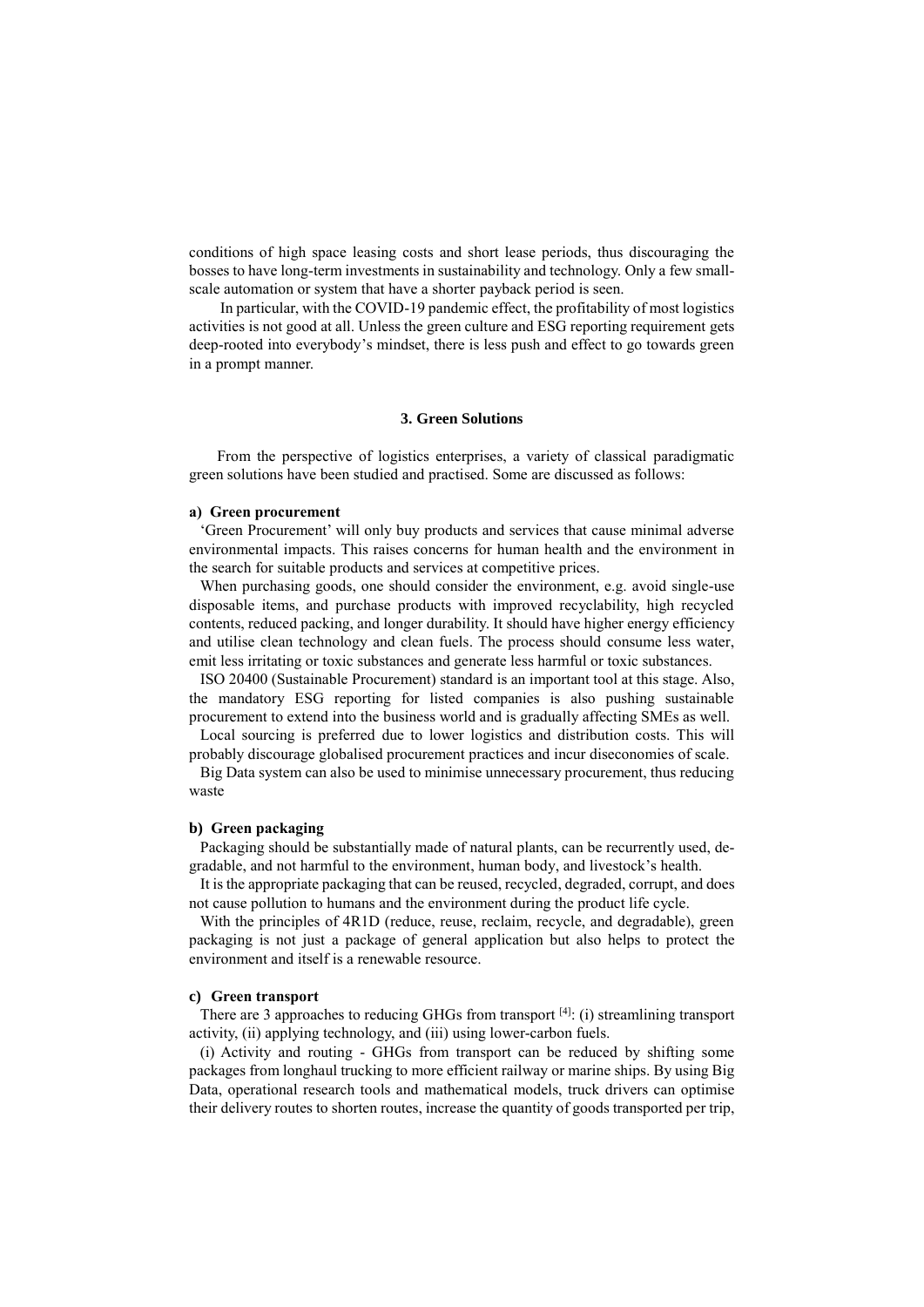minimise the frequencies of empty return trips, and be flexible for managing the fleet..

(ii) Technology - Nowadays, vehicles can have advanced technology, all-electric or hybrid, and uses hydrogen fuel. All are fuel-efficient and emit zero harmful emissions.

(iii) Fuels - Many lower-carbon fuels are available in the market these days, and even more are in development. Examples include biological renewable energy (e.g. biodiesel made from microalgae), compressed natural gas (CNG), electricity, biofuels, and hydrogen. Hybrid options are available to add convenience in case a fuel type is insufficient to complete a trip. For instance, the most contaminating aviation industry is actively pursuing the use of sustainable aviation fuel (SAF) that can reduce up to 80% of carbon emissions during its full lifecycle [5].

#### **d) Green warehousing**

Green warehousing aims to lessen its environmental impact through an Omni-direction deployment of best practices such as automation, lean warehousing, green building, etc. The achievement can be obtained via:

1. Extensive application of digitisation, AI, IoT, virtual reality, to enhance automation and become less human dependent. For example, robotic process automation (RPA) can eliminate repetitive work e.g. extracting vital information to form an order, updating checkpoint status, generating customised reports and proof of deliveries, etc.

2. Constantly update available logistics technology and deploy machines with lower energy fuel consumption and pollution (in terms of exhaust gas, noise, heat, vibration, etc.). Replacing forklifts with those running on electricity is a good example. Use more AS/RS equipment to make better use of vertical space and fewer materials flows.

3. Upgrade warehouse lighting with high-efficiency options with LED Lighting for applications like high bay lighting. This can reduce electricity consumption by 30 to 70%. 4. Deploy Rooftop Solar Panels for warehouses to generate natural electricity.

5. Install high-volume, low-speed industrial ceiling fans (HVLS) to redirect current.

6. Initiate a Recycling Program for cardboard, packing materials, wooden pallets,

clinging plastic films, etc. It gives workers a sense of empowerment and contribution.

7. Go for LEED (Leadership in Energy and Environmental Design) certification for the warehouse building. It sets standards for sustainable building design and framework.

Having explained the above classical green solutions, recently there is a more contemporary approach that observes the various initiatives from another angle that amalgamates both macro and micro-level considerations of green solutions for the logistics and transportation industry. Such green solutions can be grouped under three main categories, namely **(i) Circular economy, (ii) Carbon neutrality, and (iii) Green co-creation.** It will be readily understood and exemplified with a detailed case study.

## **4. Case Study of CN Logistics' Contemporary Green Solutions**

CN Logistics (CNL) is a publicly listed company on the Hong Kong Stock Exchange (Stock Code: 2130.HK). It is a well-established international logistics solutions provider (sometimes also referred to as 3PL) with 18 offices worldwide and over 600 direct employees in Hong Kong. CNL has a global vision of being a leading integrated logistics solutions provider to the high-fashion industry and other emerging opportunities.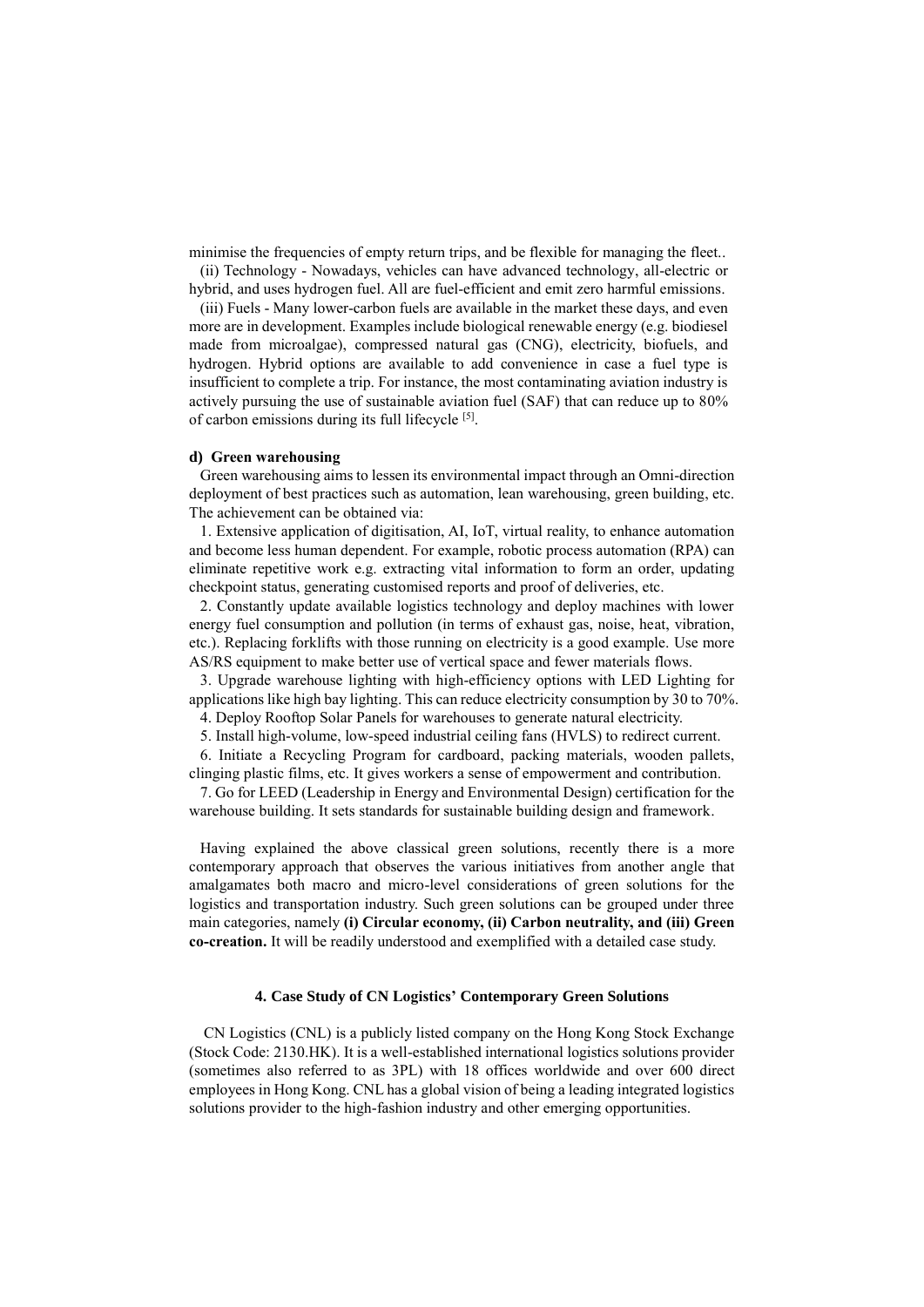It has tailor-designed its own green solutions to protect the Earth by reducing the environmental impacts of business practices and operations. They offer customised solutions for their clients and partners to streamline sustainable implementations at different stages of the supply chain.

The main initiatives leading to their green solutions  $[6]$  include a) One-stop green logistics solutions; b) Sustainable supply chain and waste reduction at source; c) Invest in green transportation; d) Partnerships to Reduce, Reuse, Recycle and Recreate recycled materials; e) Carbon consultation, statistical assessment, and carbon offset; and f) Contribute to renewable energy projects.

In implementing the above, they would first collect the concerned items costeffectively, predominantly paperless and also with simplified operations.

Then the items would be sorted by well-trained staff to maximise the yield of recyclable materials. CNL sorts clothing into 5 categories, namely, i) Wearable Clothing; ii) Wearable Accessories; iii) Unwearable Clothing and Non-Donate-able Clothing; iv) Wearable Non-Donate-able Clothing; v) Landfill materials. Different treatments and processes will apply to the different categories above.

Then the processing to get recycled is undertaken by well-equipped recycling partners. Subsequently, the materials would be consolidated cost-effectively aiming at having zero landfills if possible. Finally, all the above processes would be summarised, cost analyzed, and project reviewed to make it a sustainable action. ISO 14064-3 is used as a guideline for meeting the Corporate Value Chain (Scope 3) Accounting and Reporting Standard of the GHG Protocol.

Regarding the three contemporary green solution concepts, namely Circular Economy (CE), Carbon Neutrality, and Green Co-creation, CNL also has aggressive and enforceable actions to realise these in the logistics and transportation arena. They will be discussed in turn below.

# **4.1 Circular Economy as a Green Solution**

Circular economy is an economic model that promotes circularity and on the application of the various  $R$ 's in the various stages of the value chain – can consider the five R's: Refuse, Reform, Reduce, Reuse and Recycle.

At CNL, the implementation of circular economy model results in waste reduction via reducing, reusing, and recycling paper, plastics, electronics, garments, and other materials. Since the inception of such an initiative in 2018, there has been a phenomenal increase in materials recycled. Table 1 shows the development over these years.

| (Unit in Tons)                | 2018  | 2019   | 2020   | 2021   |
|-------------------------------|-------|--------|--------|--------|
| <b>Participating Clients</b>  |       | 13     | 15     | 25     |
| <b>Plastic Hangers</b>        | 3.71  | 5.87   | 35.62  | 25.60  |
| <b>Plastics Polybags</b>      | 1.26  | 14.8   | 24.06  | 30.05  |
| Cardboard/Paper               | 32.55 | 253.44 | 350.75 | 423.32 |
| Electrical, Clothing & Others |       | 0.90   | 1.84   | 39.58  |
| Total                         | 37.52 | 275.01 | 412.27 | 518.55 |

| Table 1: Volume of Recycled Materials & Parts |  |  |  |  |
|-----------------------------------------------|--|--|--|--|
|-----------------------------------------------|--|--|--|--|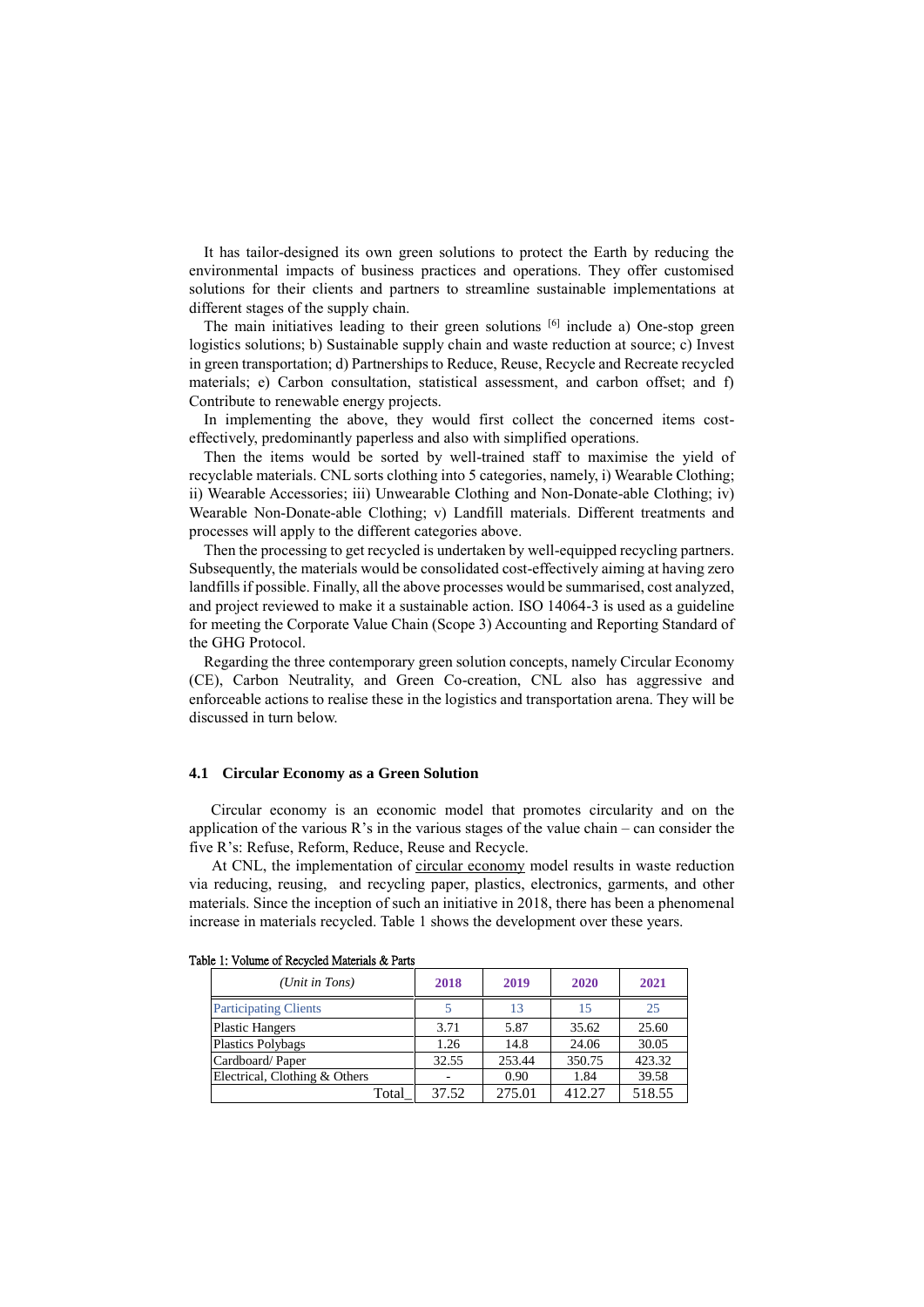Inspecting the full 4-year period, the total recycled volume in 2022 is 13.82 folds of that in 2018. If we just consider the most recent three years, the CAGR is 37.35%, indicating that the growth rate is significant. For the first four months of 2022, the momentum is still strong, at a 30 to 35% increase rate. Also, the no. of clients participating in this circular economy programme also increased significantly from 5 in the first year to 25 in 2021. This indicates that more clients buy this concept, and more or less follow the green procurement concept to cooperate with 'green companies'

CNL pays for the transportation costs of collecting, transferring (to recycling partners), and disposing of the above goods and materials at no charge to the clients. This requires improved route planning as well as higher load utilisation of the vehicles.

## **4.2 Carbon neutrality as a Green Solution**

The carbon footprint is expressed as carbon dioxide equivalent  $(CO_2e)$  and is defined asthe total greenhouse gas (GHG) emissions caused by an individual, event, organization, service, place, or product. Greenhouse gases, including carbon-containing carbon dioxide and methane gases, are emitted through the burning of fossil fuels, manufacturing processes, consumption of manufactured goods, raw materials, transportation, and other services. The carbon footprint  $(CO_2e)$  is calculated with the amount of greenhouse gas (GHG) emission and the global warming potential (GWP).

At CNL, free statistical consultation is provided to the clients in terms of carbon neutrality. Carbon footprint measurement is verified by ISO 14064-3 on the emissions methodologies, account, and reporting standards for logistics and in-house carbon. While on the efficient use of resources and minimising damage to the environment, it is verified by ISO 14001.

During the fiscal year 2020/21, the measured carbon footprint for CNL itself as well as 4 other clients was  $8,603,635$  kg CO<sub>2</sub>e. CNL holds certificates issued by the United Nations Framework Convention on Climate Change in accordance with the procedure for voluntary cancellation in the Clean Development Mechanism (CDM) Registry and commits to contribute to climate action and offset carbon dioxide emissions through trustworthy climate friend projects. During the same period, four such certificates have been bought (see Table 2). Since the incurred carbon footprint is 8,604 Tons against an offset of 6,403 Ton, leaving a balance of 2,201 Tons to be further canceled in the near future. While the carbon footprint can be offset via monetary payout, the main emphasis is still on decarbonisation. In other words, generate less, and pay less.

| Order<br>number | Certificate Reference No. | <b>Issued Date</b> | No. of units canceled<br>(tonnes of $CO2$ ) |
|-----------------|---------------------------|--------------------|---------------------------------------------|
| 15284           | VC15284/2020              | $24 - Jun - 20$    | 1.000                                       |
| 16457           | VC16457/2020              | $10-Nov-20$        | 1.462                                       |
| 16891           | VC16891/2020              | $15$ -Dec-20       | 1.242                                       |
| 18892           | VC18892/2021              | $30-Apr-21$        | 2.699                                       |
|                 |                           | Total              | 6.403                                       |

**Table 2: Four Rounds of Carbon Offset Certificate Issued**

In addition to the first batch of the electrical van being launched into use in 2018 that was mainly dedicated to domestic courier services within Hong Kong, CNL has also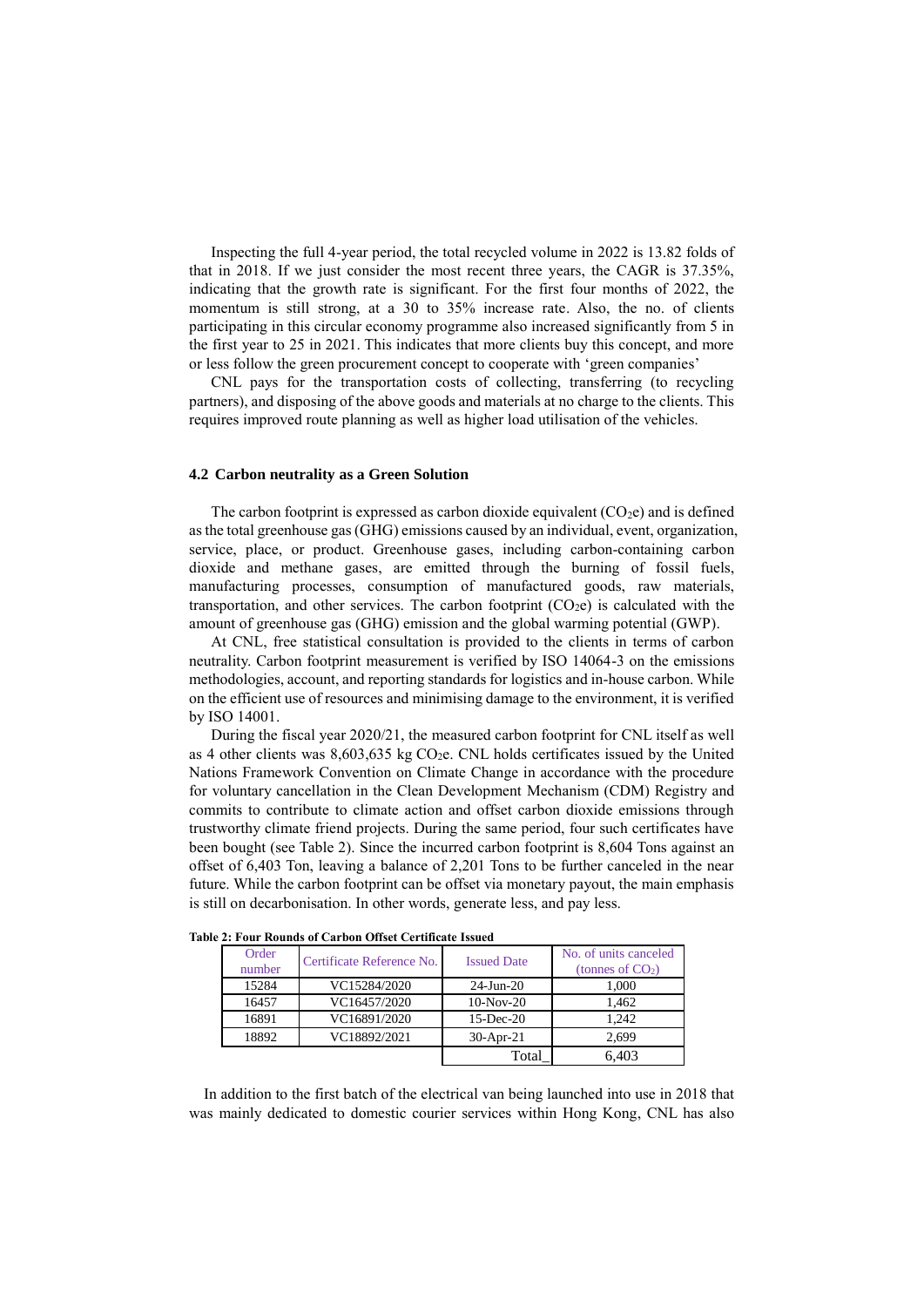started to have three more electrical trucks (5.5-ton capacity) since May 2022 for a wider deployment of green vehicles for all the other transportation needs. This will significantly reduce the carbon footprint and make the environment cleaner due to no pollution.

#### **4.3 Green Co-creation as a Green Solution**

It is a process of exchanging environmental ideas among customers and suppliers to achieve sustainable value. Being a continuous process of value co-creation, it forms virtuous circles for both the supplier and the buyer. Sustainable value is linked to the closed-looped cycles and generates offers to customers without losses.

For green co-creation at CNL, there are 3 main work directions, described as follows. 1) Co-Create sustainable business practices with globally renowned brands to build customised solutions

2) Connect with Green enablers specialised in processing the recycling, recreating, and donating of different types of material such as Redress, Alba IWS, etc.

3) Sponsor and participate as a member of the Business Environment Council (BEC) that advocates sustainability in enterprises and connect with the Hong Kong SAR Government to exchange green insights, propose policy implementation, funding support, and share the needs and challenges of businesses in driving green and sustainability.

From this case study, CNL has pioneered reaching out to various clients and partners to execute policies and plans that can lead to a more sustainable business operation. This contributes to the entire logistics and transportation industry of Hong Kong. Since at this stage not many legislation or rules are enacted by the Government to follow the national or global commitment, the company directors and management started all these voluntarily. This needs unwavering determination, courage, and some initial investments.

On top of the comfort of truly contributing to preserving the Earth, there are also some benefits such as a positive corporate image, more brand loyalty from the clients, increased employee pride, motivation, and satisfaction, and ultimately money will be saved as resources are saved and more effectively used.

This is also a good lesson for other logistics and transportation industry players to benchmark and develop their own green solutions. It can be anticipated that many other new approaches and means of achieving sustainability will be seen in the near future.

## **5. Conclusions**

This paper has covered the current situation and challenges towards a greener environment and path towards net-zero carbon emission. There is a strong quest for green solutions for sustainability. It is particularly challenging for the logistics and transportation industry where many SMEs are struggling for survival. And it is even more challenging for the case of Hong Kong due to the lack of land for logistics use or central 'logistics hub', the adverse conditions of high space leasing costs, and short lease periods, thus discouraging long-term investments in sustainability and technology.

Various classical paradigmatic green solutions have been discussed, mainly along with four perspectives, namely, green procurement, green packaging, green transport, and